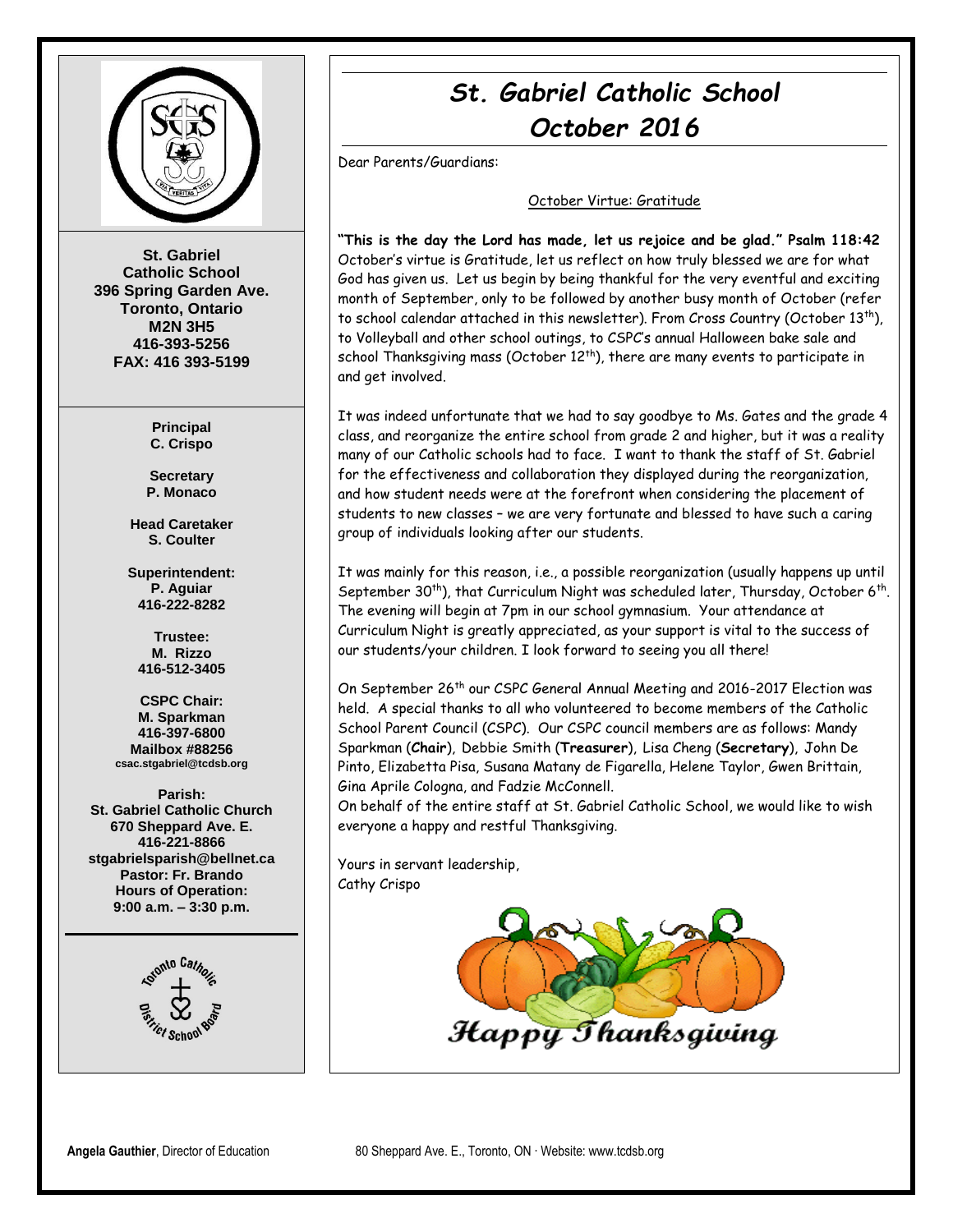## **ST. GABRIEL SCHOOL MASS SCHEDULE**

**(Location: St. Gabriel Church)** 

Wednesday September 21st at 1:15 p.m.

Wednesday October 12<sup>th</sup> at 1:15 p.m.

Thursday December 22<sup>th</sup> at 7:00 p.m. Family Advent Mass

Wednesday January 18<sup>th</sup> at 1:15p.m.

Monday February 27<sup>th</sup> at 1:15 p.m. Feast of St. Gabriel Wednesday April 19<sup>th</sup> at 1:15 p.m.

Thursday May 18<sup>th</sup> at 1:15pm

Tuesday June 27<sup>th</sup> - Mass on the Grass @ 10:00am

### **OTHER LITURGICAL CELEBRATIONS**

**(Location: St. Gabriel School)** 

Remembrance Day Service – Wed., Nov. 11th at 10:00am

Ash Wednesday - Wed. March 1st at 10:00 am

Stations of the Cross – Holy Thursday

#### **ST. GABRIEL'S MASS TIMES AND YOUTH CHOIR**

St. Gabriel's Parish mass times: Saturday 4:30pm Sunday 8:30am, 10:30am, 12:30pm

#### **MONTHLY VIRTUES**

Monthly Virtues are celebrated by all TCDSB's schools. Throughout the year we will be recognizing students each month by honouring those students who have demonstrated the virtue of the month through their words and actions.

> September – Hospitality October – Gratitude November – Peace December – Charity January – Courage February – Love March – Forgiveness April – Justice May – Compassion June – Faithfulness

The following students were recognized for their demonstration of **Hospitality** … "whatever you did for one of the least of these brothers and sisters of mine, you did for me.' Matthew 25:40

- **Lucas Echeverry**
- **Pedro Gallo**
- **Elizabeth Choi**
- **Vivian Vargas**
- **Simona Cologna**
- **Maia Morgan**
- **•** Beatrix Sheldrick
- **Ayana Okuneye**
- **Timmy Fatukasi**
- **Loraine Calasagsag**
- **Estela Victorine**
- **Gabe Aliling**
- **Suzie Yohans**
- **Brent De Carlos**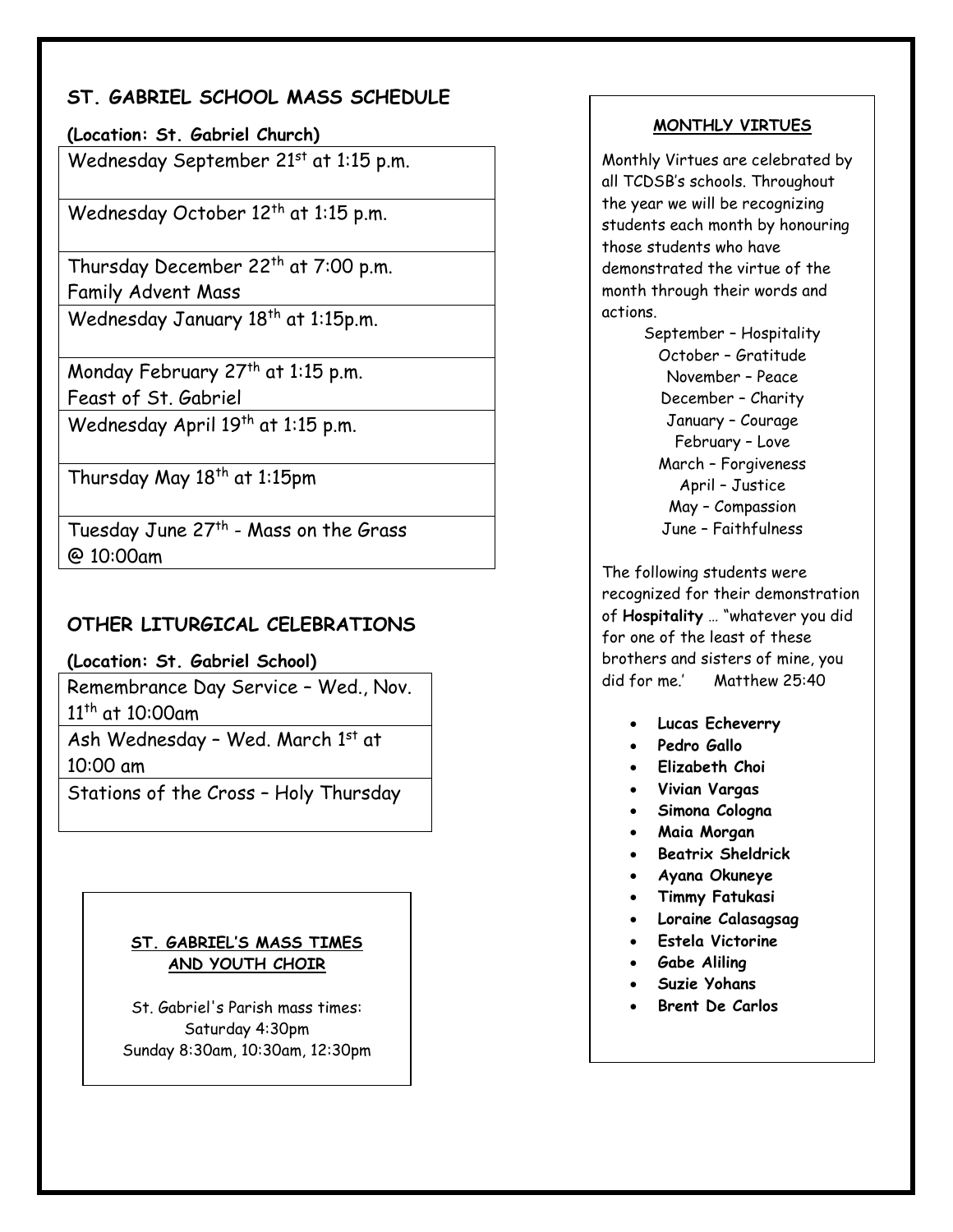#### **SAFE SCHOOL ARRIVAL PROGRAM**

Please leave a message by calling the school at **416-393-5256** when your child will be absent or late. Please make sure that all students who arrive late check in at the front office.

#### **KISS'N RIDE DROP OFF/PARKING LOT**

Parking continues to be a problem at our school, especially in the morning and after school. We strongly encourage parents to drop off children in the drop off zone, but please **DO NOT PARK** in this student drop off zone (the driveway directly in front of the 'St. Gabriel Catholic School' sign). Parking here creates congestion and a dangerous situation for our students. Your cooperation in the matter is greatly appreciated.

#### **SCHOOL PHOTO DAY**

Our school photo day is fast approaching! Please remember to mark Monday, October 24<sup>th</sup>, 2016 on your calendar, as Edge Imaging will be in the school that day capturing everyone's smiles. Edge provides a variety of photo options to capture your child's true personality, preserving all their school day memories. For more information on photo day, please visit www.edgeimaging.ca for answers to frequently asked questions.

#### **Student Bus Transportation**

Parents are invited to visit the transportation website at: [www.torontoschoolbus.org](http://www.torontoschoolbus.org/) . There you will find tools such as a bus stop locator along with the routes and maps page and a copy of transportation boundaries for those schools that have transportation. Coming later this Fall is the launch of the parent portal which will allow families to look up transportation information about their children and also subscribe to the email notification of school bus delays. For up to date information such as bus cancellations, late bus, etc. please visit: [https://www.torontoschoolbus.org/school-bus](https://www.torontoschoolbus.org/school-bus-delays/)[delays/](https://www.torontoschoolbus.org/school-bus-delays/)

You may reach the transportation department at 416-394-4287.

#### **St. Gabriel's Eco Team**

The month of October will be Waste Reduction Month at St Gabriel's. This is in connection with Waste Reduction Week in Canada from October 17 - 23. Waste Reduction Week in Canada is a national environmental campaign that builds awareness around issues of sustainable and responsible consumption, encourages choice for more environmentally responsible products/services, and promotes actions that divert more waste from disposal and conserve natural resources.

During the month, we will be promoting Waste- Free Lunches and Battery Recycling. These different campaigns are to help promote waste reduction and provide educational opportunities for students and parents.

Waste-Free Lunch: In an effort to engage students in small environmental initiatives that can make a big impact, St Gabriel is participating in the year-long Waste-Free Lunch Challenge. The Waste-Free Lunch Challenge is a province-wide initiative run by the Recycling Council of Ontario (RCO). Parents and Guardians are invited to visit the WFLC's parent website at [www.wastefreelunch.com.](http://www.wastefreelunch.com/) Here, you can download resources to help ensure you are doing your part to reduce lunch waste.

Battery Recycling Challenge: We are trying to get the whole school community involved to collect as many used batteries as possible for a chance to win prizes that will help support future environmental initiatives at our school. We will be collecting used single-use and rechargeable household batteries (weighing up to 5 kg each). Boxes will be placed in the foyer of the school for parents and students to drop off the used batteries.

Ms. Gauthier and the Eco Team

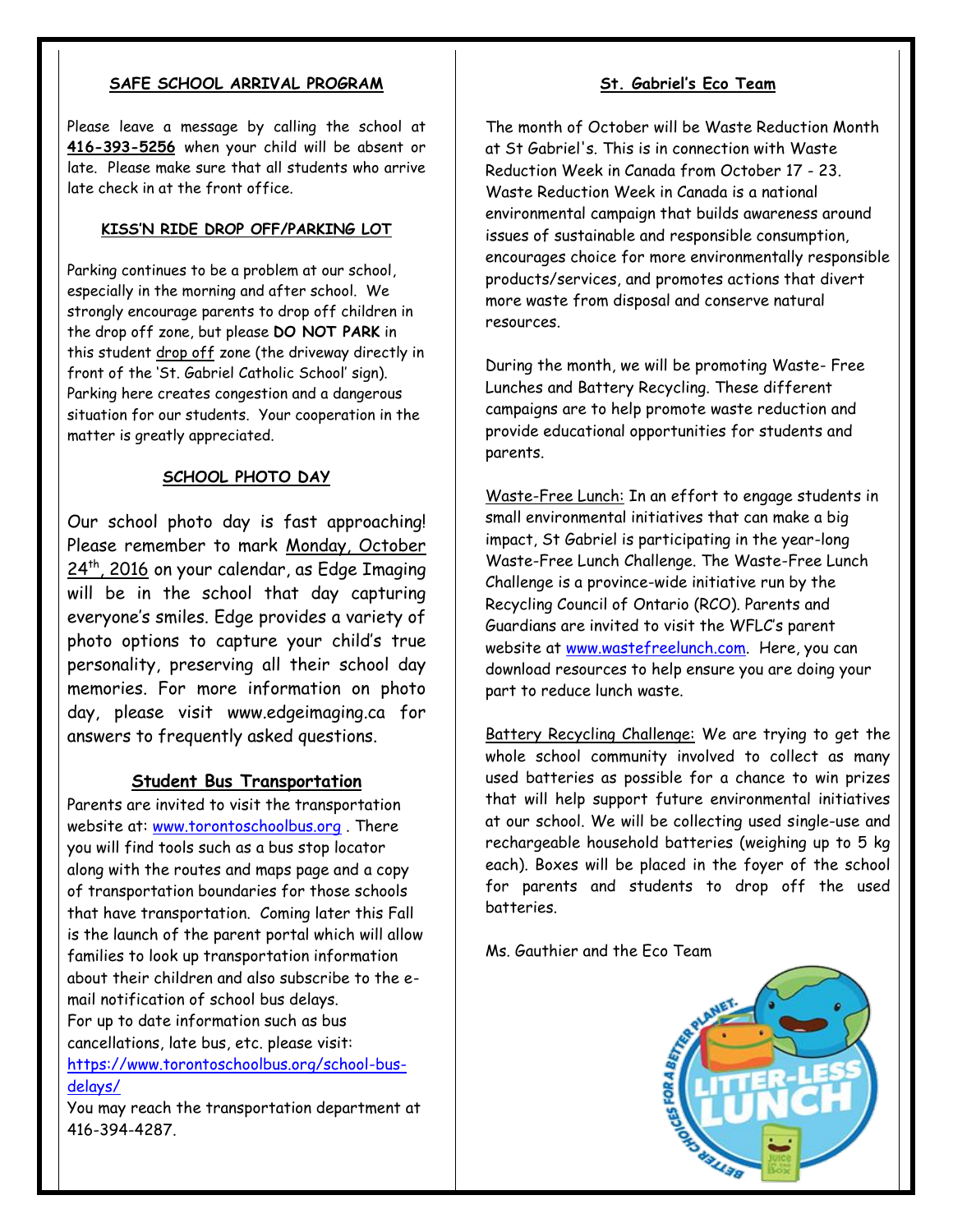#### **TORONTO CATHOLIC DISTRICT SCHOOL BOARD TRUSTEES 2016-2017**

| Wards |  |  |
|-------|--|--|
|       |  |  |
|       |  |  |

| $1_{-}$          | Joseph Martino         | 416-512-3401 |
|------------------|------------------------|--------------|
| $\overline{2}$ . | Ann Andrachuk          | 416-512-3402 |
| 3.               | Sal Piccininni         | 416-512-3403 |
| 4.               | Patrizia Bottoni       | 416-512-3404 |
| 5.               | Maria Rizzo            | 416-512-3405 |
| 6.               | Frank D'Amico,         |              |
|                  | Vice-Chair             | 416-512-3406 |
| 7.               | Michael Del Grande     | 416-512-3407 |
| 8.               | Garry Tanuan           | 416-512-3408 |
| 9.               | Jo-Ann Davis           | 416-512-3409 |
| 10 <sup>1</sup>  | Barbara Poplawski      | 416-512-3410 |
| 11               | Angela Kennedy, Chair  | 416-512-3411 |
| 12.              | Nancy Crawford         | 416-512-3412 |
|                  | Karina Dubrovskaya,    |              |
|                  | <b>Student Trustee</b> | 416-512-3417 |
|                  | Rhea Carlisle,         |              |
|                  | <b>Student Trustee</b> | 416-512-3413 |
|                  |                        |              |

# DID YOU RECEIVE A LETTER FROM TORONTO PUBLIC, HEALTH?

If you received a letter from Toronto Public Health, please update your child's immunization record with us using one of the following options:

- Phone: 416-392-1250
- [Online reporting](http://www1.toronto.ca/wps/portal/contentonly?vgnextoid=89b85dc06f002410VgnVCM10000071d60f89RCRD)
- Fax: 416-338-2487

If your child does not have all the needed vaccines, please contact your health care provider.

416.338.7600 toronto.ca/health

M TORONTO Public Health

#### **CURRICULUM NIGHT**

Curriculum Night is scheduled for **Thursday, October 6, 2016** at **7:00 p.m**. This evening provides an opportunity for you to meet your child's teacher and learn more about the curriculum. Our intention is to continue to foster the partnership between home and school in order to ensure that the 2016-2017 school year is a successful one.

> 7:00pm Introductions (school gym) 7:20pm –  $1^{st}$  session in classroom 7:40pm – 2<sup>nd</sup> session in classroom

**REMINDER: CSPC will have a table set up in the front foyer selling apparel wear (sweatshirts, t-shirts, track pants). Some sample sizes will be available to try. Payment can be made by cash or cheque and all orders must be paid for that evening. There will also be the opportunity to purchase drinks and snacks.**

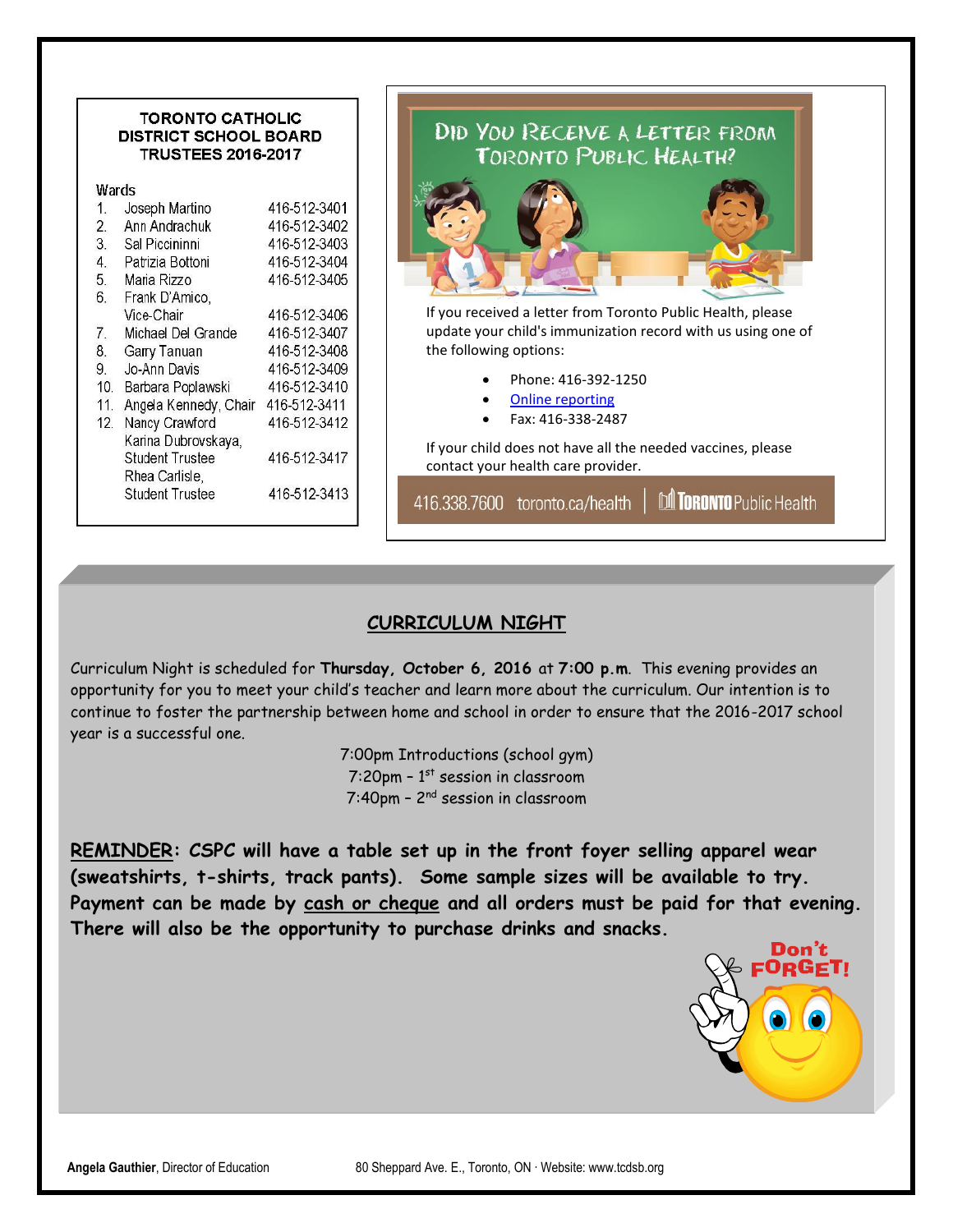#### **HALLOWEEN BAKE SALE**

On Monday, October 31<sup>st</sup> CSPC will be having their annual Halloween Bake Sale. Please be aware that St. Gabriel is an allergen aware school and the bake sale will accommodate for students with allergies. We are asking parents to avoid sending Halloween treats to share with classmates, instead we are encouraging the safer alternative of NON-FOOD items such as: Halloween pencils, erasers, stickers, etc.



#### **HALLOWEEN SAFETY TIPS**

**Remind your children that safety is always a priority and although Halloween is an exciting time, SAFETY** should not be ignored or forgotten.

**An adult or responsible older child should accompany younger children.**

**Teach your child to stop at the curb, look left, right and left again, and to listen for oncoming traffic. Never rely on traffic signals alone - use your eyes and ears to make sure it's safe to cross.**

**It's unsafe to cross between parked cars or other obstacles - always cross at crosswalks, street corners or intersections.** 

**Always stay on the sidewalk and be mindful of cars and driveways.**

**Select costumes with bright colours and that fit appropriately - choose face paint instead of masks.** 

**Always have an adult check your candy bag before eating any candy.**

#### **WORLD TEACHER DAY**

October 5<sup>th</sup> is World Teachers' Day. Please take the time to recognize the teachers in our school who dedicated their lives to inspire, nurture and help students realize their dreams and build a better world. St. Gabriel is blessed to have such dedicated and talented teachers. A prayer for all teachers:

#### **Beatitudes for Educators**

*Blessed are those who lead today, for they are impacting tomorrow.*

*Blessed are those who live what they say; their words will be heard.*

*Blessed are those whose lesson is the Gospel; they are being formed by the Teacher of teachers.*

*Blessed are those who do not fear questions; they are pursuing truth.*

*Blessed are those who manage with compassion; they are shaping souls.*

*Blessed are those who do not count the cost; they are purchasing hidden treasures.*

*Blessed are those who "instruct others in justice; they will shine like stars for all eternity."*

**Amen**